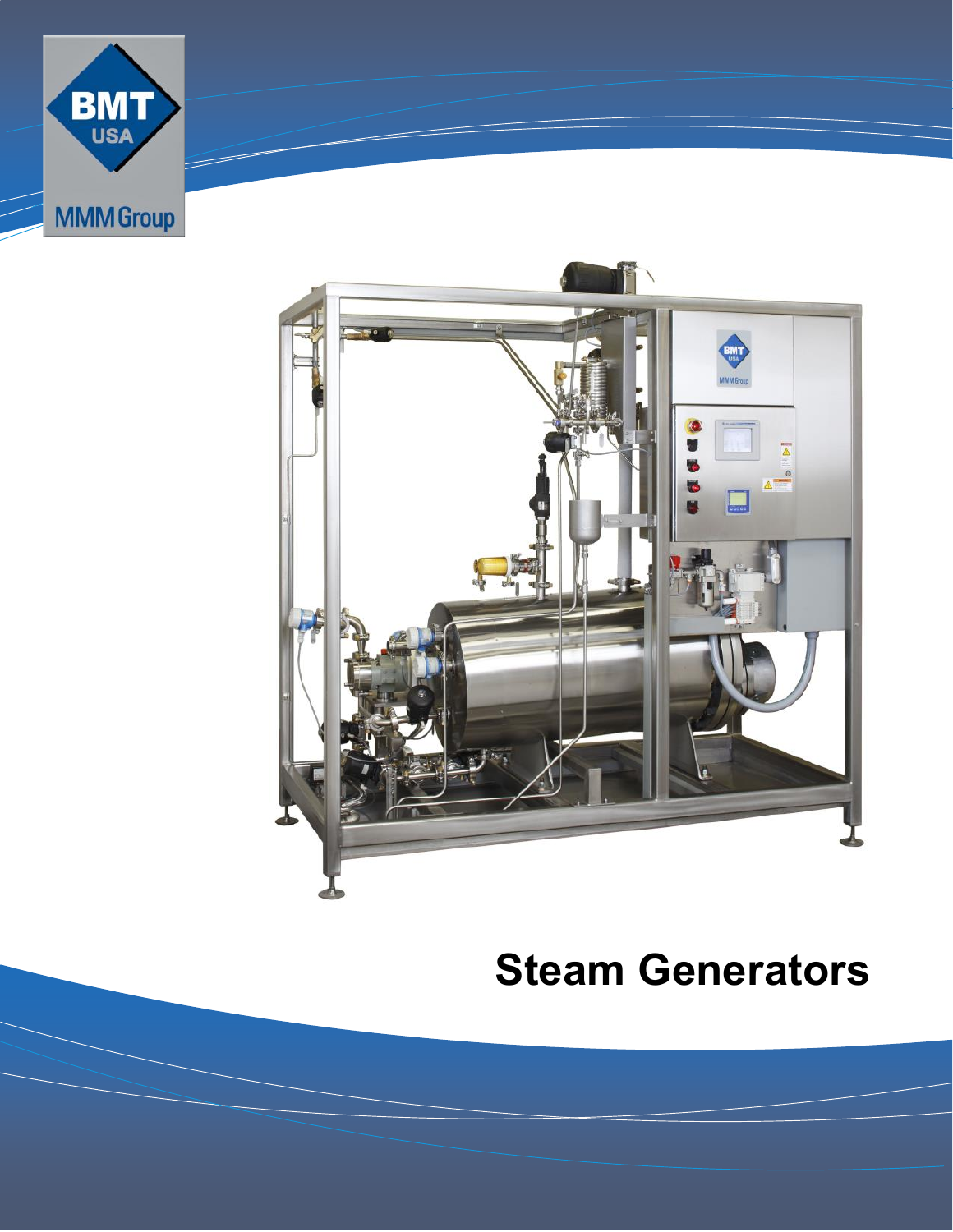

# **BMT** worldwide

#### **QUALITY, RELIABILITY, INNOVATION**

BMT is a member of the MMM Group, one of the world's leading suppliers of sterilization products with offices in over 20 different countries and manufacturing facilities in the USA, Germany and Czech Republic. Since the beginning in 1954, the group's sterilization products have been placed in Pharmaceutical, Laboratory and Healthcare facilities all over the world. Special attention is given to quality, reliability, innovation and efficiency of every unit. Customer service excellence is our commitment to your organization and the key to our success.

# **flexible** solutions for your steam needs

#### **BUILT TO YOUR EXACT NEEDS**

Every BMT steam generator is produced to your exact specifications and needs. Flexible options allow selection of the right equipment for each requirement. Control systems are designed to be user friendly, and are easily configured to obtain the exact parameters needed for special processes. Whether you require pure or clean steam, electric heated or heated by plant steam, small or large capacity, BMT has the right steam generator for every requirement.

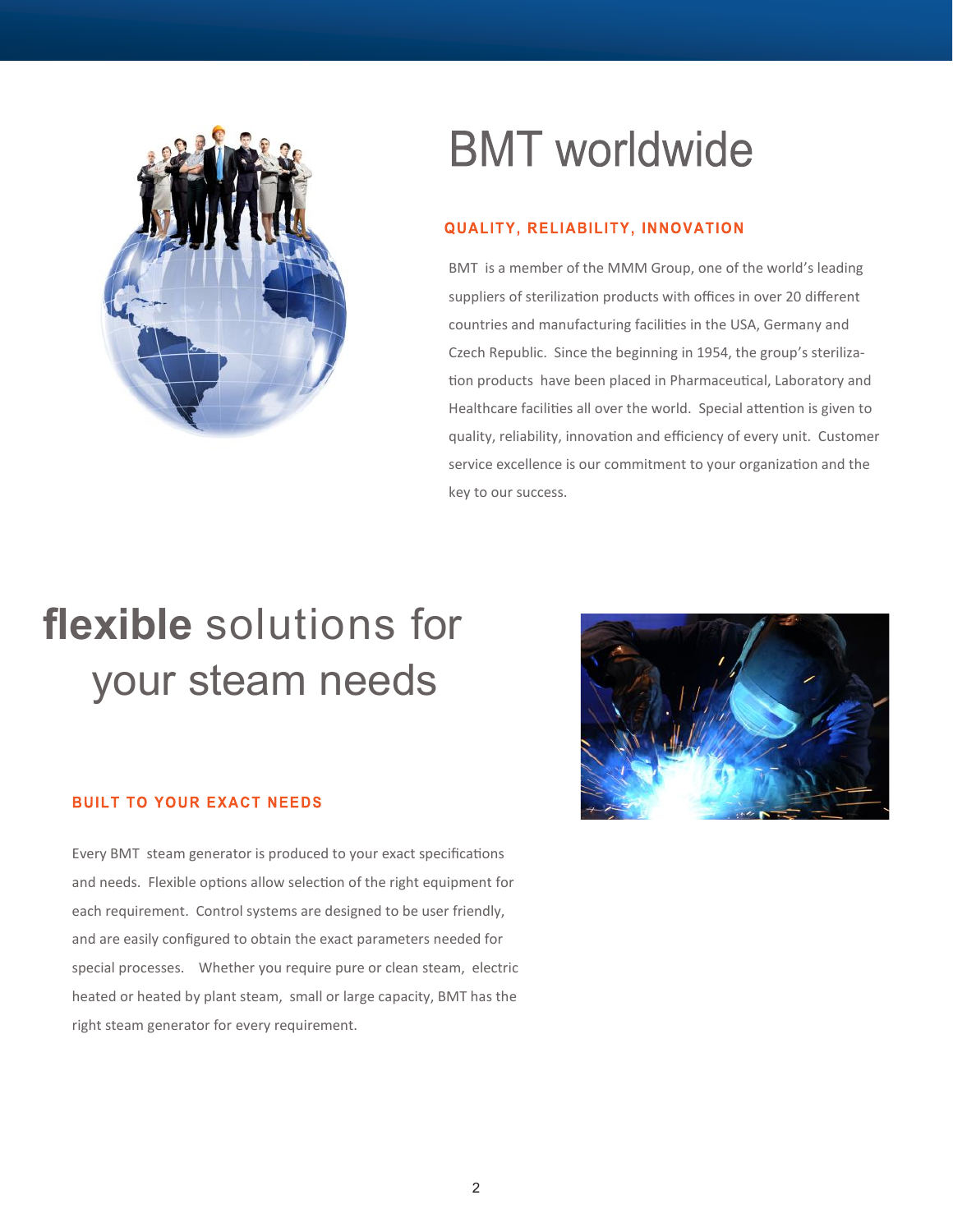# **quality** built-in

BMT has the right steam generator for cGMP processing, needs, and you can rest assured that whatever model you choose, the engineering, construction and workmanship of each unit meets our exacting standards. The column, piping and components in contact with feed water and pure steam are constructed of 100% 316L stainless steel to ensure long life. The frames of the steam generators and insulation covering are made of stainless steel for durability and to prevent rusting over the life span of the unit. Only the highest quality, industrial-grade, non-proprietary components are used throughout.



### **engineered** features

- All stainless steel construction—no rusting or rouging
- Tight steam pressure control—no pressure regulator needed
- Industrial grade control systems—Allen Bradley or Siemens PLC's
- Non-proprietary components—readily available from local sources
- 100% drainable design—no standing water
- Extensive validation documentation reduces on-site validation time
- Pure and Clean Steam models available
- Plant steam or Electrically heated models available
- Sanitary feed water systems with sanitary pump and automatic flush valves available
- Many sizes available from 50 to 5000 lbs\hr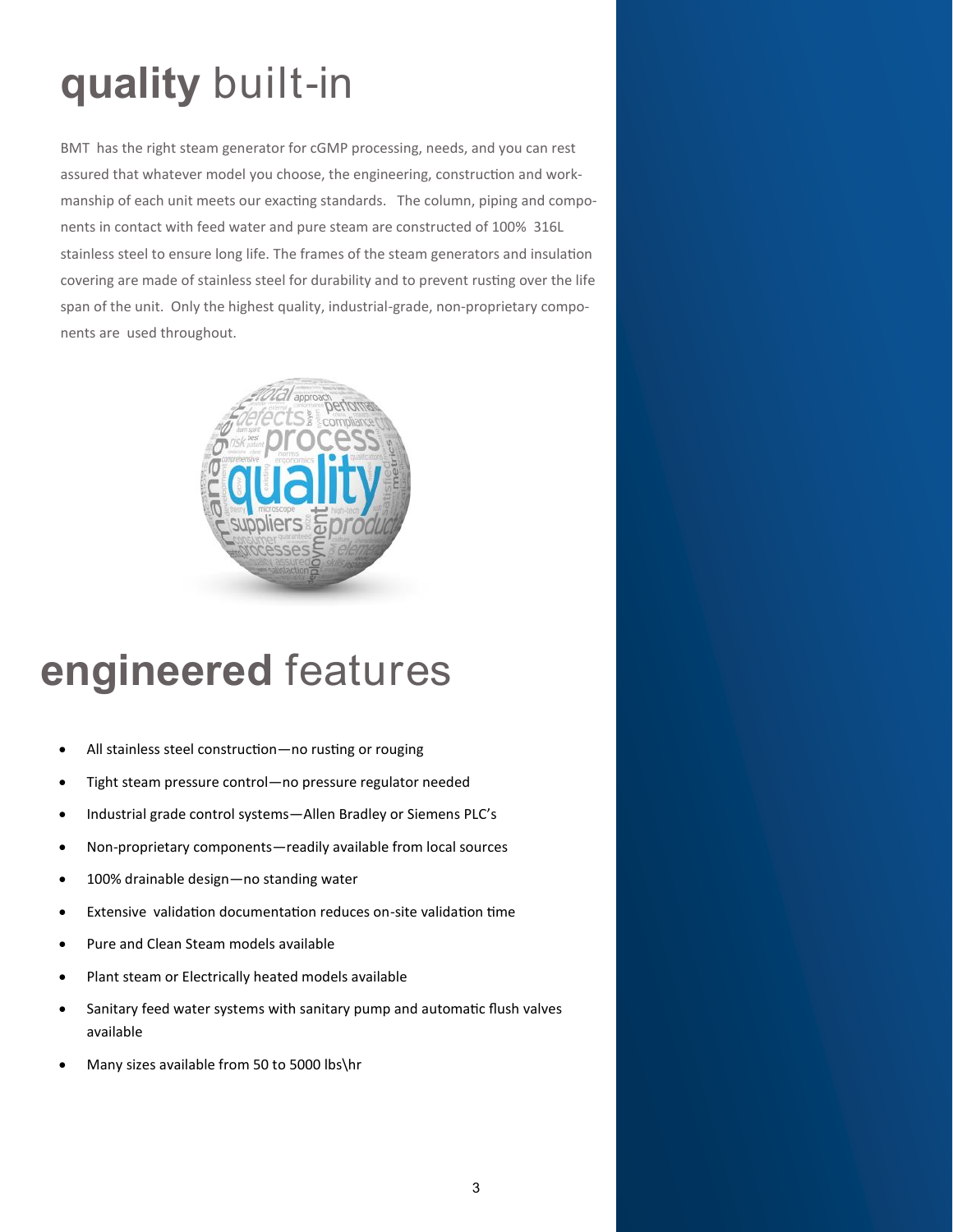# **BMT Steam Generators**

BMT Steam Generators are designed not only to meet the US FDA cGMP guidelines, but to exceed industry standards. Reliability and serviceability are engineered into every unit. Validation is one of the biggest concerns in purchasing a steam generator, so special attention has been given to the documentation and repeatability of each system. Utilizing the latest 3D parametric and MRP software along with BMT's lean manufacturing principles allows for state-of-the-art solutions, which are unsurpassed in quality and reliability yet without sacrificing value.





#### **STEAM HEATED MODELS**

BMT Steam-to-Steam Clean Steam Generators utilize plant steam as the heating source to produce clean steam. The tube and shell heat exchanger is made from 316L stainless steel and can be built in single-tube sheet or double-tube sheet construction. The shell side of the evaporator is filled with plant steam providing heat to the evaporator tubes. The tubes are filled up to approximately 40% from the bottom. As the feed water is evaporated to steam, the steam travels up the tubes where additional heat removes any moisture. The steam exiting the top of the evaporator is clean dry and saturated. The impurities are lead to drain via an automatic timed blow down valve. If pure steam is required, a steam separation device is attached to the outlet of the evaporator. The steam separator is designed to direct the steam in a rigorous path where any impurities or remaining moisture is stripped off from the steam and lead to drain. When condensed the Pure Steam will meet Water-for-Injection standards.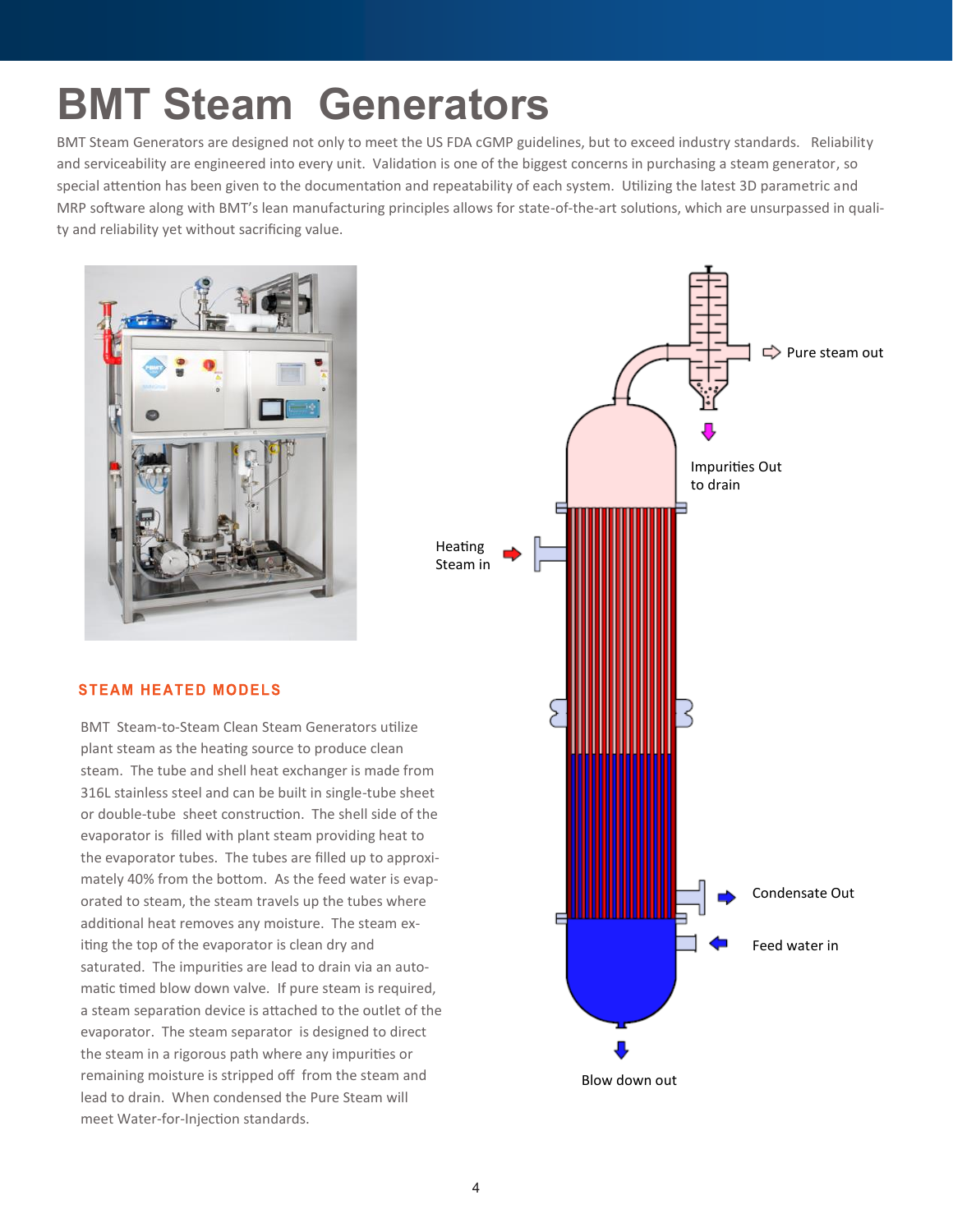#### **ELECTRIC HEATED MODELS**

BMT Electric Clean Steam Generators are equipped with an ASME pressure vessel constructed from 316L stainless steel. All connections on the vessel including the heating elements are sanitary and sloped to drain. Piping in contact with the clean steam is 316L stainless steel with sanitary components and connections. The heating elements are made from 316L stainless steel for long service life. Three phase voltage assures fast heat up times and fast recovery. Voltages can be specified at time of order. The units are equipped with an automatic timed blow–down system that carries any impurities to drain. If pure steam is required, a steam separator will be added to the outlet of the evaporator. The steam separator is designed to direct the steam in a rigorous path where any impurities or remaining moisture is stripped off from the steam and lead to drain. When condensed the Pure Steam will meet Water-for-Injection standards.



#### **AVAILABLE OPITONS FOR STEAM OR ELECTRIC HEATED MODELS**

- Double-tube-sheet construction
- Sanitary feed water piping with sanitary components and connections
- Automatic Drain Valve for prolong shut down
- Siemens or Allen Bradley PLC's
- Stainless steel feed water booster pump system
- Sanitary feed water booster pump system
- Block and bleed valve arrangement to drain feed line when fed with USP or

WFI feed water

- Electropolishing of the vessel and piping
- Steam separator for pure steam demands
- Steam condenser and sample valve
- Steam conductivity monitoring and recording
- Feed water conductivity monitoring and recording
- Pressure vessels available in pressure codes for most regions or countries
- Voltage change for different regions or countries



Double -Tube -Sheet Construction



Feed Water Booster Pump Systems



Steam Sample Systems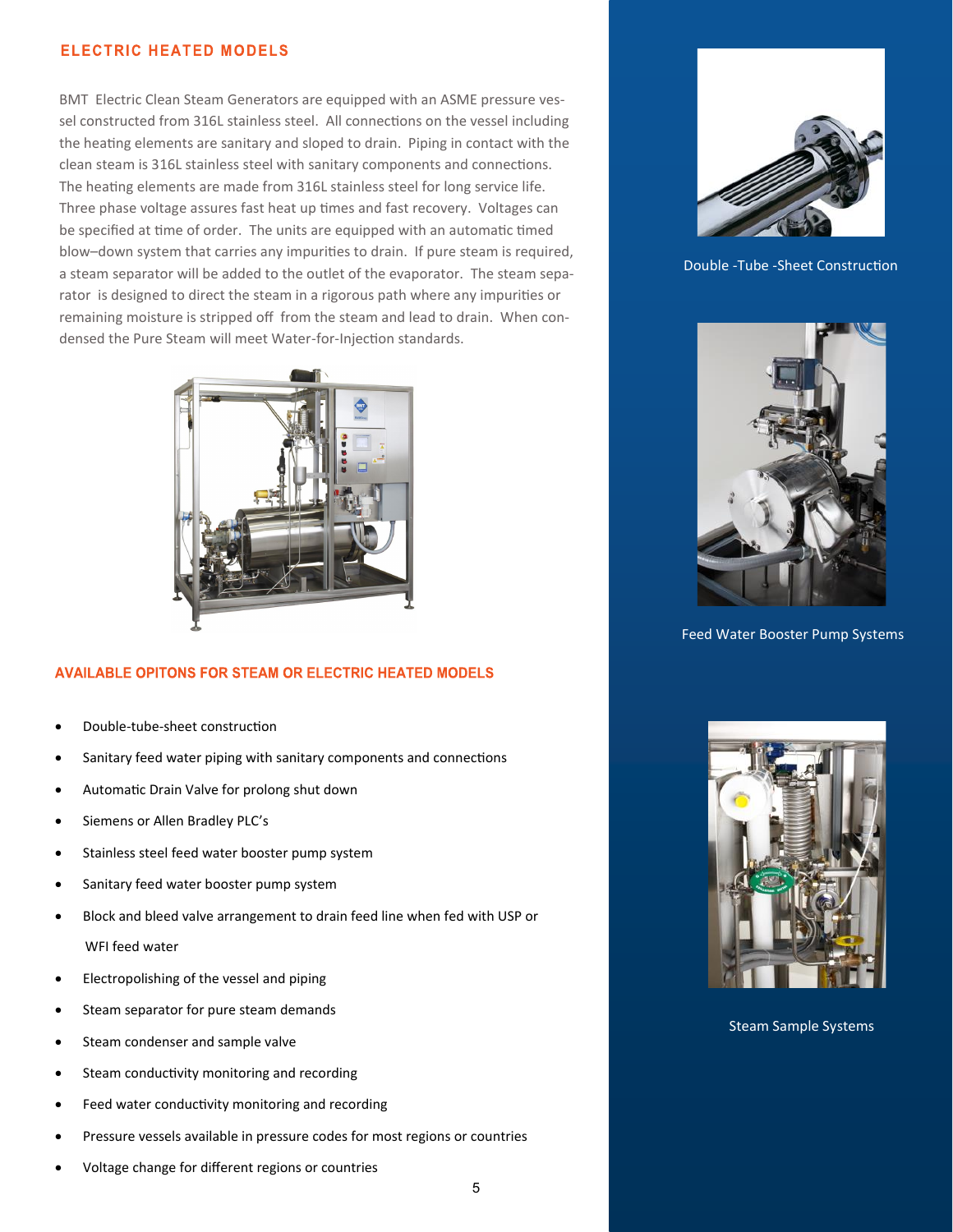### **examples** of steam generator sizes

BMT steam generators are available in a wide range of capacities. The examples below are only a sample of the models that we offer.

| <b>MODELS</b>   | <b>Electirc Heated</b><br>Models lbs\hr @ up<br>to 80 psig output<br>pressure | Plant Steam Heated Models @ various plant steam pressures<br>with 45 psig output pressure |                |                      |                |                   |                |
|-----------------|-------------------------------------------------------------------------------|-------------------------------------------------------------------------------------------|----------------|----------------------|----------------|-------------------|----------------|
|                 |                                                                               | 100 psig<br>lbs\hr                                                                        | 7 bar<br>kg\hr | 80 psig<br>$lbs\$ hr | 6 bar<br>kg\hr | 65 psig<br>lbs\hr | 5 bar<br>kg\hr |
| <b>CSG 50</b>   | 50                                                                            | 50                                                                                        | 23             | 34                   | 15             | 18                | 8              |
| <b>CSG 100</b>  | 100                                                                           | 100                                                                                       | 45             | 68                   | 31             | 36                | 16             |
| <b>CSG 150</b>  | 150                                                                           | 150                                                                                       | 68             | 102                  | 46             | 54                | 24             |
| <b>CSG 200</b>  | 200                                                                           | 200                                                                                       | 90             | 136                  | 62             | 72                | 32             |
| <b>CSG 250</b>  | 250                                                                           | 250                                                                                       | 113            | 170                  | 77             | 90                | 40             |
| <b>CSG 300</b>  | 300                                                                           | 300                                                                                       | 136            | 204                  | 92             | 108               | 49             |
| <b>CSG 350</b>  | 350                                                                           | 350                                                                                       | 158            | 238                  | 108            | 126               | 57             |
| <b>CSG 400</b>  | 400                                                                           | 400                                                                                       | 181            | 272                  | 123            | 144               | 65             |
| <b>CSG 500</b>  | 500                                                                           | 500                                                                                       | 227            | 340                  | 154            | 180               | 81             |
| <b>CSG 800</b>  | 800                                                                           | 800                                                                                       | 363            | 544                  | 246            | 288               | 130            |
| <b>CSG 1000</b> | 1000                                                                          | 1000                                                                                      | 454            | 680                  | 308            | 360               | 163            |
| <b>CSG 1500</b> | <b>NA</b>                                                                     | 1500                                                                                      | 680            | 1020                 | 462            | 540               | 244            |
| <b>CSG 2000</b> |                                                                               | 2000                                                                                      | 908            | 1360                 | 616            | 720               | 326            |
| <b>CSG 2500</b> |                                                                               | 2500                                                                                      | 1134           | 1700                 | 771            | 900               | 408            |
| <b>CSG 3000</b> |                                                                               | 3000                                                                                      | 1360           | 2040                 | 925            | 1080              | 489            |
| <b>CSG 4000</b> |                                                                               | 4000                                                                                      | 1814           | 2720                 | 1233           | 1440              | 653            |
| <b>CSG 5000</b> |                                                                               | 5000                                                                                      | 2268           | 3400                 | 1542           | 1800              | 816            |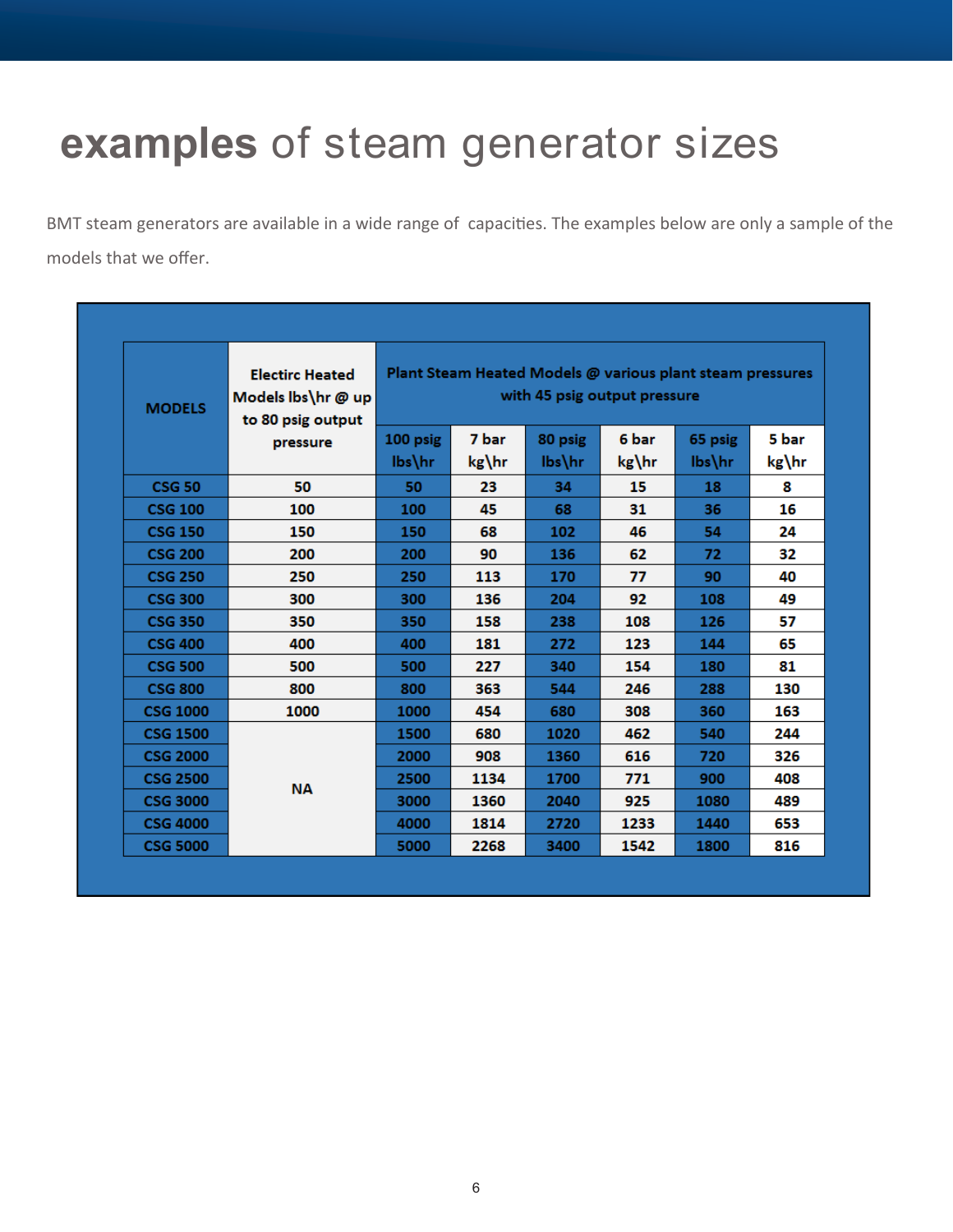### **service** for our clients

#### **COMMITMENT TO EXCELLENCE**

We recognize the important role our equipment plays in your process. Therefore we are committed to provide the highest quality equipment that is backed up with excellent customer service and support. Our team of highly experienced field-service technicians provide the following expert services:

**Installation Services—**reduces time and effort **Start-up—**for optimization of equipment on-site **Training—**for ease in operation **Calibration—**accurate reliable instrumentation **Validation—**expert knowledge for ease in validating **Preventative Maintenance**—reduced downtime **Emergency Service—**24 hours, 7-days a week